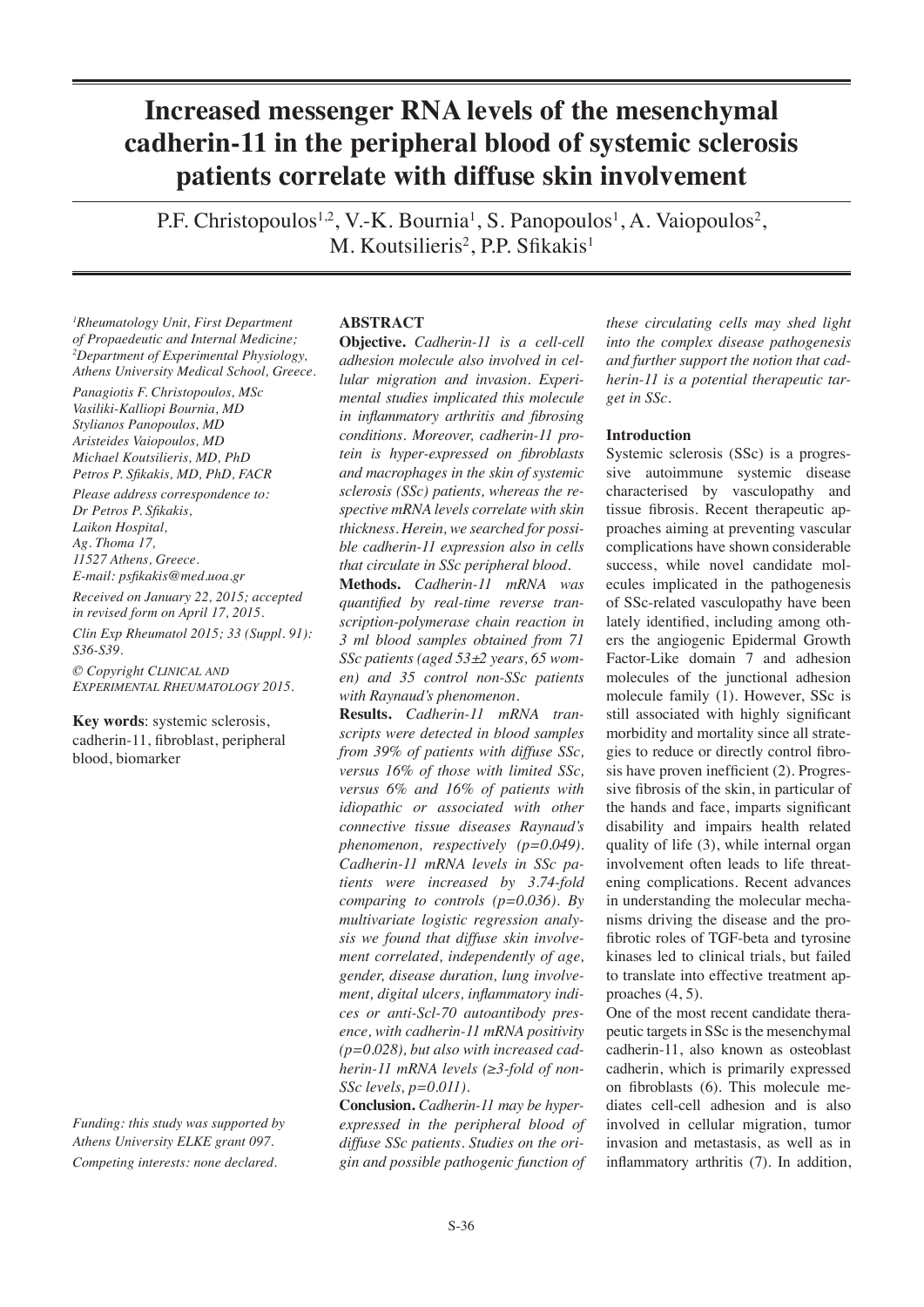a pathogenetic role of cadherin-11 in fibrosing conditions has been suggested by elegant experimental studies. Using the bleomycin model of pulmonary fibrosis, Shneider *et al.* showed that cadherin-11 expression was upregulated on fibroblasts, epithelial cells and alveolar macrophages, whereas decreased bleomycin-induced fibrotic endpoints were noted in cadherin-11 deficient mice compared to wild-type mice. Furthermore, anti-cadherin-11 neutralising monoclonal antibodies successfully treated established pulmonary fibrosis induced by bleomycin (8). The same group of investigators showed that relative to wild-type mice, cadherin-11 deficient mice had also markedly decreased dermal fibrosis when injected with bleomycin, as evaluated by skin thickness, collagen levels, myofibroblasts accumulation and profibrotic gene expression in the lesional skin. More importantly, anti-cadherin-11 therapy decreased dermal fibrosis at various time points in this fibrosis model (9).

At the clinical level, two independent microarray studies identified increased cadherin-11 transcripts in the affected skin of patients with SSc compared to healthy-control derived skin (10, 11). Moreover, hyper-expression of cadherin-11 was observed by immunohistochemistry in fibroblasts, epithelial cells, and alveolar macrophages of patients with pulmonary fibrosis (8), as well as in the affected skin of SSc patients, where cadherin-11 expression was localised to dermal fibroblasts and resident macrophages (9). The respective cadherin-11 mRNA levels were increased and correlated with the modified Rodnan skin score in these patients (9).

In the present study we examined whether increased cadherin-11 expression can also be identified in cells that circulate in the peripheral blood of SSc patients. Indeed, cadherin-11 mRNA transcripts, reflecting the presence of viable cadherin-11 expressing cells, were more frequently and at higher levels found in patients with SSc than non-SSc control patients with Raynaud's phenomenon and correlated independently with the presence of diffuse skin involvement.

**Table I.** Demographic, clinical and laboratory characteristics of SSc patients and control patients.

|                                                        | Diffuse SSc         | <b>Limited SSc</b>  | Raynaud's<br>phenomenon,<br>idiopathic | Raynaud's<br>phenomenon<br>associated with<br>other CTD |
|--------------------------------------------------------|---------------------|---------------------|----------------------------------------|---------------------------------------------------------|
| n.                                                     | 28                  | 43                  | 16                                     | 19                                                      |
| Age (mean $\pm$ SD)                                    | $49 \pm 14$ years   | $55 \pm 13$ years   | $37\pm16$ years                        | $49\pm15$ years                                         |
| Female sex $n.$ (%)                                    | 23(82%)             | 42 (98%)            | $15(94\%)$                             | 15(79%)                                                 |
| Disease duration (mean±SD)                             | $8.0 \pm 5.3$ years | $8.1 \pm 8.3$ years | $7.2 \pm 12.3$ years                   | $8.6 \pm 11.1$ years                                    |
| $mRSS$ (mean $\pm SD$ )                                | $15.0 \pm 10.6$     | $3.8 \pm 3.3$       |                                        |                                                         |
| Pulmonary fibrosis present n. (%)                      | 23 (82%)            | 21(49%)             |                                        |                                                         |
| $RVSP \geq 45mmHg n.$ (%)                              | 4/25(16%)           | 2/35(6%)            |                                        |                                                         |
| FVC (mean±SD)                                          | $80.6 + 17.7$       | $93.4 \pm 15.5$     |                                        |                                                         |
| DLCO (mean±SD)                                         | $58.2 \pm 17.4$     | $68.2 \pm 19.3$     |                                        |                                                         |
| $ESR$ (mean $\pm SD$ )                                 | $37.7 \pm 18.9$     | $40.3 \pm 24.7$     | $25.9 + 31.2$                          | $33.0 \pm 20.7$                                         |
|                                                        | mm/hr               | mm/hr               | mm/hr                                  | mm/hr                                                   |
| Digital ulcers ever during<br>disease course n. $(\%)$ | 19 (68%)            | 15(35%)             | $\mathbf{0}$                           | 4(21%)                                                  |
| Anti-Scl 70 positive n. (%)                            | 21 (75%)            | 21 (49%)            |                                        |                                                         |
| Capillaroscopy pattern                                 |                     |                     |                                        |                                                         |
| normal n. $(\%)$                                       | $\Omega$            | 3(7%)               | 9(56%)                                 | 11(58%)                                                 |
| early n. $(\%)$                                        | 2(8%)               | 11 $(27%)$          | 7(44%)                                 | 7(37%)                                                  |
| active n. $(\%)$                                       | $12(46\%)$          | 22(54%)             | $\mathbf{0}$                           | 1(5%)                                                   |
| late n. $(\%)$                                         | $12(46\%)$          | $5(12\%)$           | $\theta$                               | $\theta$                                                |
| Cadherin-11 mRNA positivity                            | 11 $(39%)^*$        | 7(16%)              | 1(6%)                                  | 3(16%)                                                  |
| *Fisher's exact test: $p=0.049$ .                      |                     |                     |                                        |                                                         |

# **Patients and methods**

# *SSc patient- and control-derived peripheral blood samples*

Three ml of peripheral blood was obtained from consecutive patients with SSc fulfilling the 2013 diagnostic criteria (12), after discarding the first 3 ml to avoid dermal fibroblast contamination. Consecutive patients who underwent capillaroscopy for Raynaud's phenomenon, either idiopathic or associated with systemic lupus erythematosus, mixed connective tissue disease, or rheumatoid arthritis served as controls. Detailed clinical examination, erythrocyte sedimentation rate (ESR) and anti-Scl-70 measurements were performed and the modified Rodnan skin score in SSc patients was calculated. Patients and controls with active synovitis at the time of sampling, as defined by the presence of at least one simultaneously swollen and tender joint (13) were excluded. Clinical and demographic characteristics of all study participants are shown in Table I. The study was approved by the Laikon Hopsital ethics committee and all subjects provided written informed consent according to the Declaration of Helsinki.

## *Determination of cadherin-11 mRNA levels by Real-time QPCR*

Peripheral blood samples were subjected to erythrocyte lysis and 1 μg of each total extracted RNA (RT-118; MRC Inc. Cincinnati, OH, USA) was reverse transcribed to cDNA and quantified by QRT-PCR using specific primers for Cdh-11 as previously described in detail (13). All samples were run in duplicate and the final values were averaged. Relative differences in cadherin-11 mRNA levels were estimated using the comparative Ct method  $(2-\Delta \Delta Ct)$  and Bactin as the endogenous control.

### *Statistical analysis*

Chi square test with Yate's correction, Fisher's exact test, unpaired Student's *t*-test, as well as multivariate logistic regression analysis, including demographic, clinical and laboratory factors that could affect cadherin-11 positivity in QRT-PCR, were used as appropriate; *p*<0.05 was considered significant.

#### **Results**

Based on the findings described in our previous work (13), showing that the quantitative real-time RT-PCR em-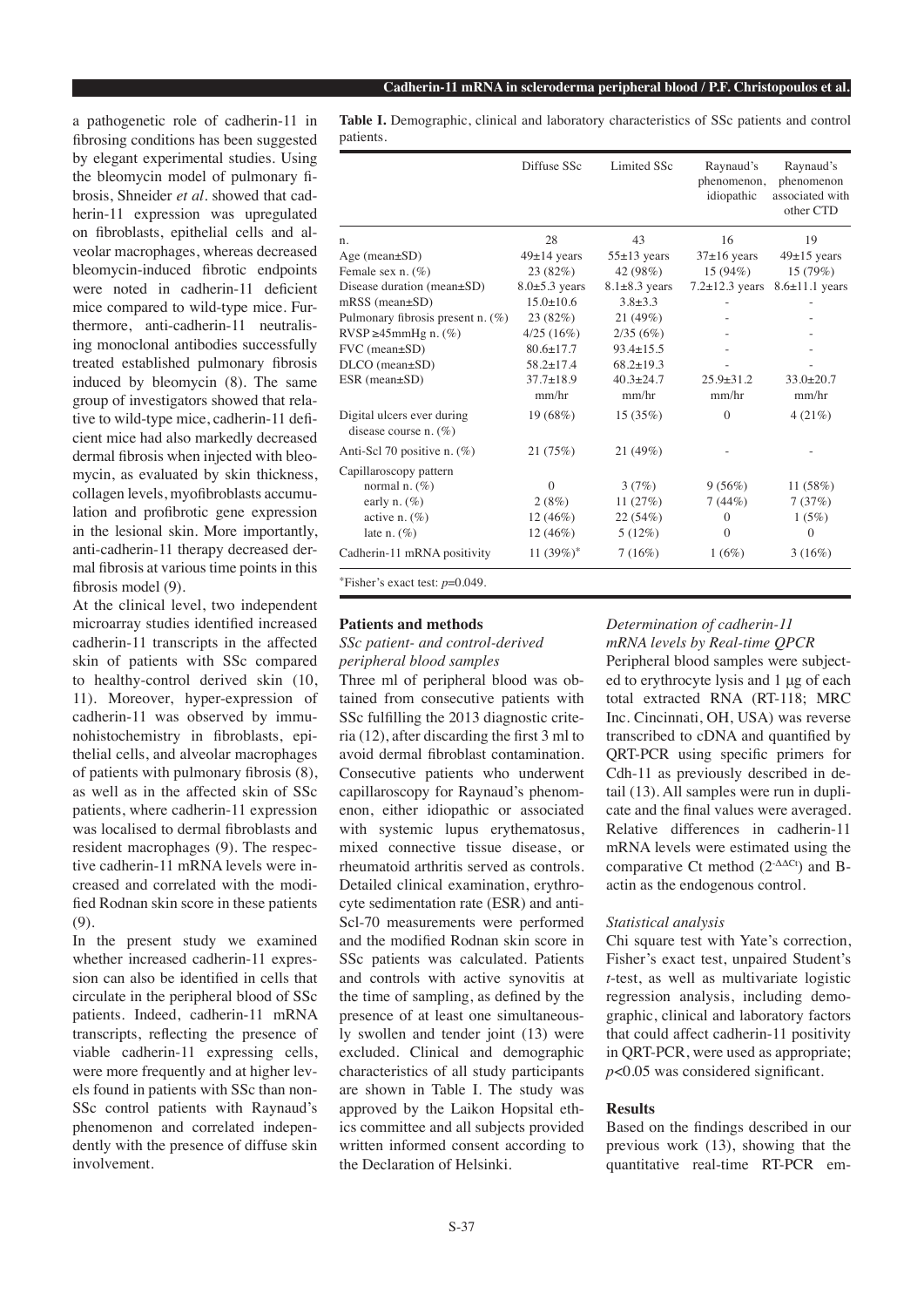

**Fig. 1.** Circulating mRNA levels of cadherin-11 in systemic-sclerosis patients and non-systemic sclerosis control patients with Raynauld's phenomenon. Following melting curve analysis the relative differences in cadherin-11 mRNA levels between SSc and non-SSc Raynaud's phenomenon patients were estimated as fold changes, using B-actin as the endogenous control and the average DCt value of non-SSc Raynaud's phenomenon patients as the calibrator sample (fold 1). Results indicate a significant upregulation by 3.74-fold of cadherin-11 mRNA levels (*p*=0.036) in SSc. Each sample was analysed in duplicate and the final value was averaged, whereas Ct values above 36.4 were excluded from quantitative analysis.

Ct: threshold cycle; qPCR: quantitative real time polymerase chain reaction.

**Table II.** Summary of logistic regression analysis for variables\* predicting cadherin-11 mRNA positivity within systemic sclerosis patients.

| Predictor          | ß        | $SE \beta$ | $p$ -value | $e^{\beta}$ (odds ratio) | 95% Confidence<br>interval for $e^{\beta}$ |
|--------------------|----------|------------|------------|--------------------------|--------------------------------------------|
| Constant           | $-2.753$ | 1.806      | 0.127      | not applicable           | not applicable                             |
| Disease subtype    | 1.598    | 0.727      | 0.028      | 4.945                    | 1.190-20.550                               |
| Pulmonary fibrosis | 0.021    | 0.769      | 0.978      | 1.021                    | $0.226 - 4.608$                            |
| Disease duration   | 0.055    | 0.043      | 0.203      | 1.057                    | $0.971 - 1.150$                            |
| Gender             | $-1.155$ | 1.211      | 0.340      | 0.315                    | $0.029 - 3.381$                            |
| Age                | 0.005    | 0.027      | 0.868      | 1.005                    | $0.952 - 1.060$                            |
| Digital ulcers     | $-0.719$ | 0.675      | 0.287      | 0.487                    | $0.130 - 1.831$                            |
| <b>ESR</b>         | 0.006    | 0.015      | 0.686      | 1.006                    | $0.977 - 1.036$                            |
| Anti-Scl 70        | 0.749    | 0.800      | 0.349      | 2.114                    | $0.441 - 10.144$                           |

\*Disease subtype coded as 1 for dcSSc and 0 for lcSSc. Pulmonary fibrosis, presence of anti-Scl 70 antibody and digital ulcers coded as 1 for yes and 0 for no. Gender coded as 1 for male and 0 for female.

ployed herein is able to detect at least 10 cadherin-11 expressing cells per ml of peripheral blood, a total of 106 samples derived from SSc and non-SSc control patients with Raynaud's phenomenon was examined (Table I).

Cadherin-11 mRNA transcripts were detected in 39% of patients with diffuse *versus* 16% of patients with limited SSc, *versus* 6% of patients with idiopathic Raynaud's phenomenon, *versus* 16% of patients with other connective tissue diseases and Raynaud's phenomenon (*p*=0.049). Interestingly, cadherin-11 mRNA levels in the peripheral blood of positive SSc patients were significantly ( $p=0.036$ ) increased by 3.74-fold comparing to positive non-SSc control subjects with Raynaud's phenomenon (Fig. 1).

Comparison of various demographic, clinical and laboratory parameters between cadherin-11 mRNA positive and negative SSc patients showed no difference in mean age (53.22±14.4 *vs.* 52.4±13.2 years), female sex (94% *vs.* 91%), disease duration (9.81±8.0 *vs.* 7.44±6.9 years), anti Scl-70 antibody positivity (72% *vs.* 55%), mRSS (10.29±10.4 *vs.* 7.57±8.4), presence of pulmonary fibrosis (72% *vs.* 31%), forced vital capacity (84.88±18.4 *vs.*  88.93±17.35), DLCO (61.56±18.17 *vs.*  65.06±19.53), digital ulcers (44% *vs.*  51%), erythrocyte sedimentation rate (40.78±22.15 *vs.* 38.80±22.8 mm/hr), capillaroscopic pattern and the presence of right ventricular systolic pressure above 45 mmHg in cardiac echocardiography (6% *vs.* 12%). In contrast, cadherin-11 mRNA positivity in patients with SSc was associated with the presence of diffuse skin involvement (61% in positive *vs.* 32% in negative patients, *p*=0.049, chi-square test).

Furthermore, by multivariate logistic regression analysis, cadherin-11 positivity correlated significantly with diffuse skin involvement, independently of age, gender, disease duration, lung involvement, digital ulcers, inflammatory indices or anti-Scl-70 autoantibody presence (*p*=0.028, Table II). A similar independent correlation (*p*=0.011) between diffuse skin involvement and higher individual levels of cadherin-11 mRNA (arbitrarily considered as  $\geq$ 3fold of average levels in non-SSc patients) was also observed.

# **Discussion**

Several lines of experimental evidence have suggested a role of cadherin-11 in the pathogenesis of synovial inflammation and tissue fibrosis (6-9). We have previously shown that cadherin-11 mRNA transcripts are found 4 times more frequently in the peripheral blood of patients with moderately/severely active RA than healthy blood donors, using the same method applied herein. False-positive results could have arisen as a consequence of introduction in the circulation of skin fibroblasts during blood sampling, but the highly significant difference clearly suggested an association between the presence of cadherin-11 expressing cells in the blood and clinically active synovitis in patients with RA (13). In the present study a possible contamination of the obtained blood sample with dermal fibroblasts was minimised by discarding the first 3 ml of blood after venipuncture. Also, by excluding all patients with arthritis at the time of sampling a positive result that could be associated